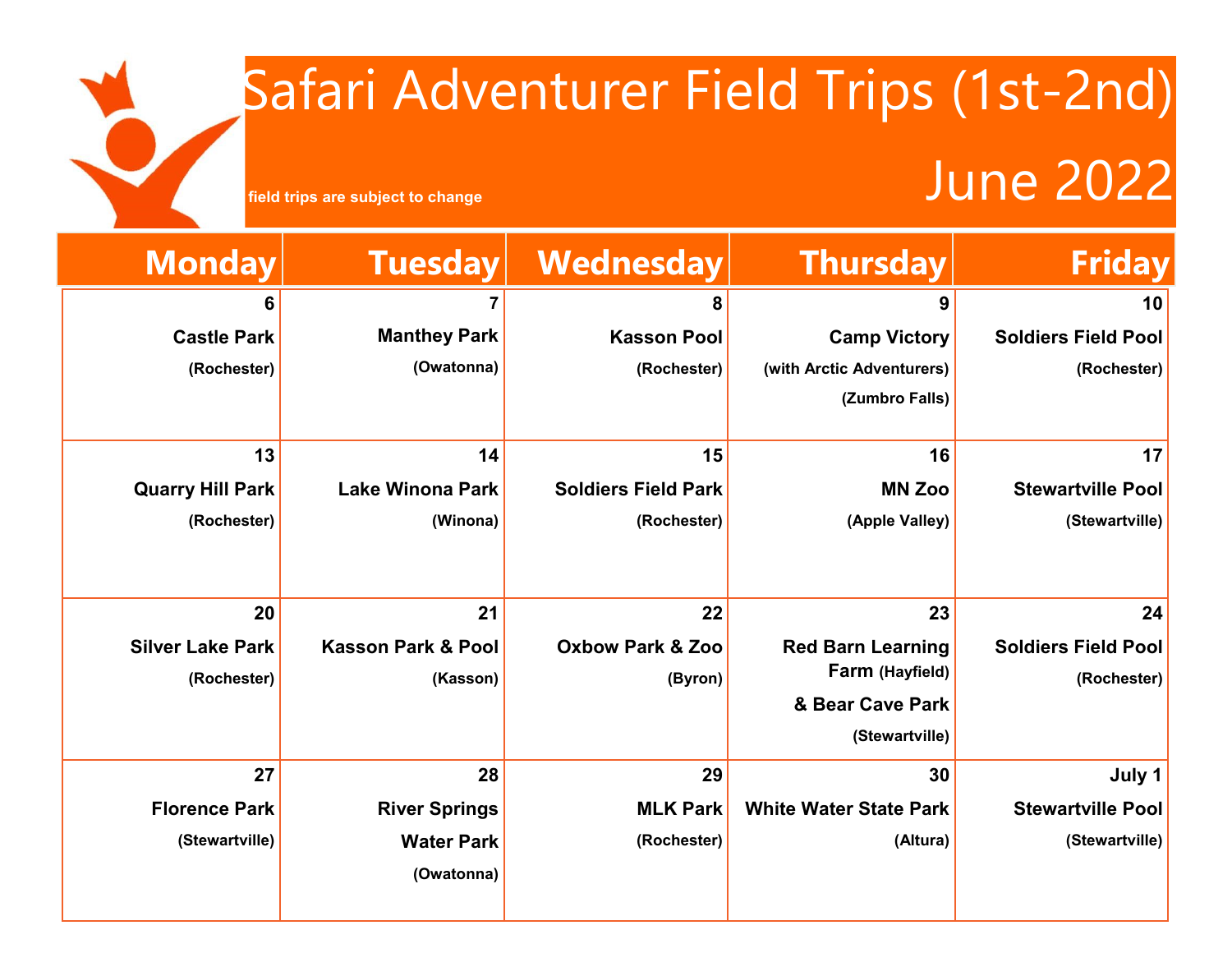## Safari Adventurer Field Trips (1st-2nd) July 2022



**field trips are subject to change**

| <b>Monday</b>               | <b>Tuesday</b>                | Wednesday                 | <b>Thursday</b>            | <b>Friday</b>                           |
|-----------------------------|-------------------------------|---------------------------|----------------------------|-----------------------------------------|
| 4                           |                               | 6                         |                            | 8                                       |
|                             | <b>Kasson Park &amp; Pool</b> | <b>Bowlocity</b>          | <b>Spam Museum</b>         | <b>Movie Day</b>                        |
| (Closed for 4th of July)    | (Kasson)                      | (Rochester)               | & Austin Park              | (at KK facilities)                      |
|                             |                               |                           | (Austin)                   |                                         |
|                             |                               |                           |                            |                                         |
| 11                          | 12                            | 13                        | 14                         | 15                                      |
| <b>Soccer Shots</b>         | <b>Covered Bridge Park</b>    | <b>Bear Creek Park</b>    | <b>Science Museum</b>      | <b>Stewartville Pool</b>                |
| (AM, at KK facilities)      | (Zumbrota)                    | (Stewartville)            | (St Paul)                  | (Stewartville)                          |
|                             |                               |                           |                            |                                         |
| 18                          | 19                            | 20                        | 21                         | 22                                      |
| <b>Silver Lake Park</b>     | <b>Sidekick Theater</b>       | <b>Castle Park</b>        | <b>Rambling River Park</b> | <b>Soldiers Field Pool</b>              |
| (Rochester)                 | (Bloomington)                 | (Rochester)               | (Farmington)               | (Rochester)                             |
|                             |                               |                           |                            |                                         |
| 25                          | 26                            | 27                        | 28                         | 29                                      |
| <b>Soldier's Field Park</b> | <b>Edinborough Park</b>       | <b>Chester Woods Park</b> | <b>Skateville</b>          | Pajama Day                              |
| (Rochester)                 | (Edina)                       | (Eyota)                   | (Burnsville)               | (at KK facilities)                      |
|                             |                               |                           |                            | & Prairie Fire Play<br>$(12:30pm$ Show) |